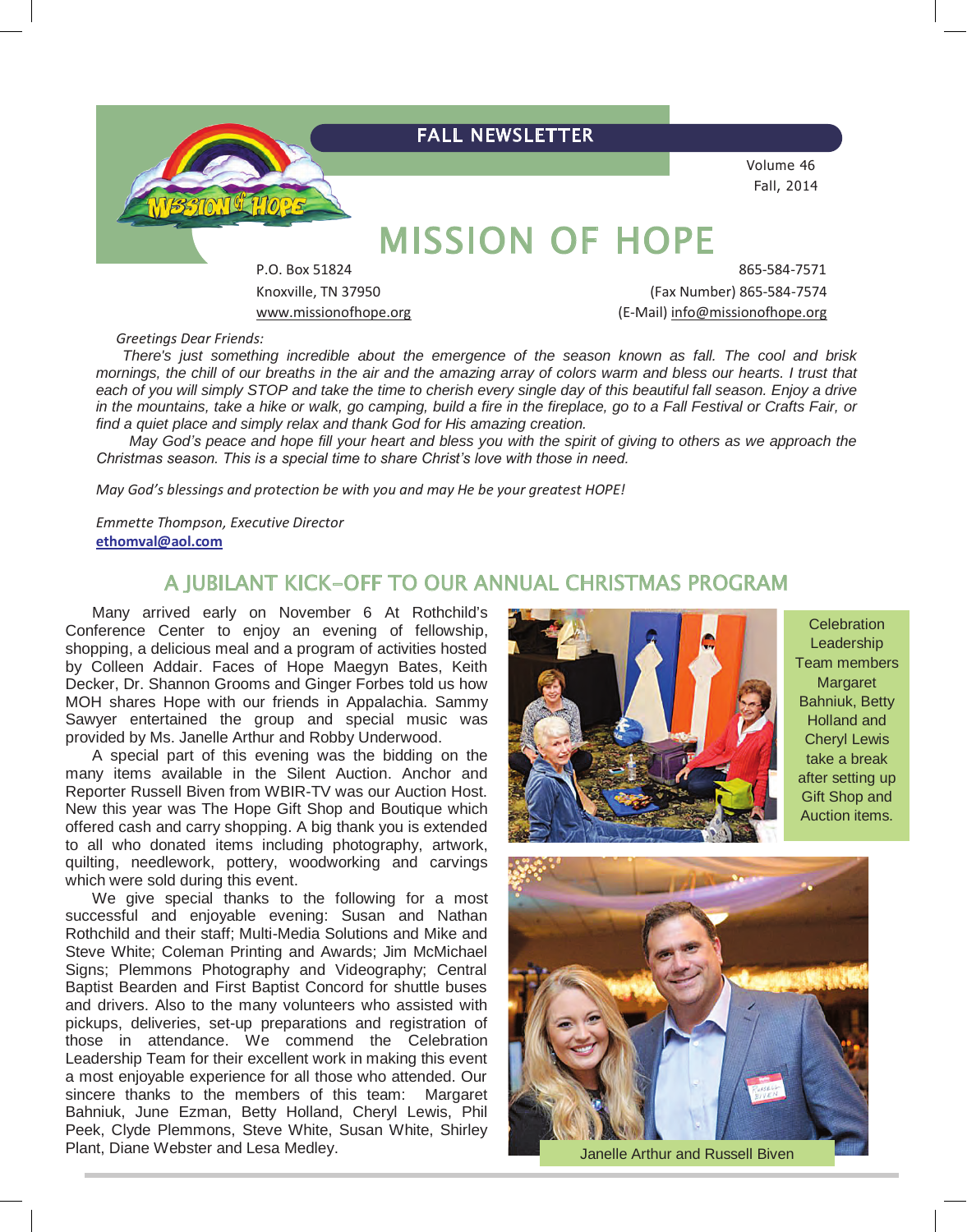# MISSION OF HOPE

### Page 2

L

## 19TH ANNUAL MOH CHRISTMAS AND DISTRIBUTION PROGRAM

The busiest and most special and wonderful time of the year has come at The HOPE. We hit a NEW GEAR when we step into November and put into action all the plans and preparations we have made for those we will serve this holiday season. We have notified the 27 rural Elementary School Principal's to let them know we would be coming to their school this Christmas! We will be serving almost 18,000 students and their families with NEW clothes, toys, food, and hygiene items. The Greatest Gift we will be bringing will be Bibles and Tracts for all who would like to have them.

Financial donations are always welcomed. We have buyers who use these financial gifts when they go shopping for many of the items requested to complete a school's list of needs which have not been donated through the Blue Barrels.

You may want to help by having your own MOH Collection Drive, and you can Start Now! We also welcome your help in recruiting NEW Friends for The Mission of Hope. More help is a real need this year. If you belong to a Civic or Community Club, suggest that the

members conduct a service project for donations to MOH this year. For more information or how to donate and volunteer, please call the MOH Office at 865-584-7571. Information is also available on our Website at www.missionofhope.org; or e-mail us at info@missionofhope.org. We would truly cherish your prayers as we trust God to provide the harvest and volunteers that only He knows we need.

The Knoxville Zoo helped the MOH by sponsoring a FREE DAY AT THE ZOO. We are so grateful for this awesome gesture of support for our food drive needs. Those who came donated a non-perishable or canned food item and got in FREE. This year's Event was held on Saturday and Sunday, November 8 and November 9, from 10 AM until 4:30 PM each day. The Zoo Food Drive brought in over seventy-five 55-gallon barrels of non-perishable food items for MOH and our humble Appalachian Ministry. The Knoxville Zoo is an incredible place for families to come and enjoy its many activities. The Zoo Staff and all of our animal friends made this event a very special occasion for all who attended.





Excited children can hardly wait to see what MOH has brought for them and their families.

### *SUGGESTED ITEMS NEEDED FOR CHRISTMAS DRIVE*

**(Suggested \$15 Value & Above) (Children's Sizes 4-18) Canned Fruits (16 oz.) Doll Playsets Socks & Underwear Tuna (7 oz.) Electronic Games Jeans Macaroni and Cheese (6-7 oz.) Remote Control Vehicles**<br>**Watches and Jewelry Gifts for Children Ages 10-14 Oatmeal (18 oz.)**

#### **TOYS CLOTHING FOOD**

**Canned Vegetables (15 oz.) Action Figure Playsets Hats & Gloves Entrees (Stews, Chili, etc. (24 oz) Peanut Butter (18 oz.) Dried Beans (2 lb.) Rice (2 lb.)**

*MISSION OF HOPE**P. O. Box 51824 Knoxville, TN 37950*

#### *HYGIENE*

*(Full Size Products Only Please) Toothbrushes Toothpaste Soap Bars* **2 in 1 Shampoo with Conditioner (11-15 oz.)**

*FINANCIAL DONATIONS* may be mailed to:<br>*P. O. Box 51824*<br>*P. O. Box 51824* 

**Credit card donations may be made on the MOH Website or by calling the MOH office at 865-584-7571**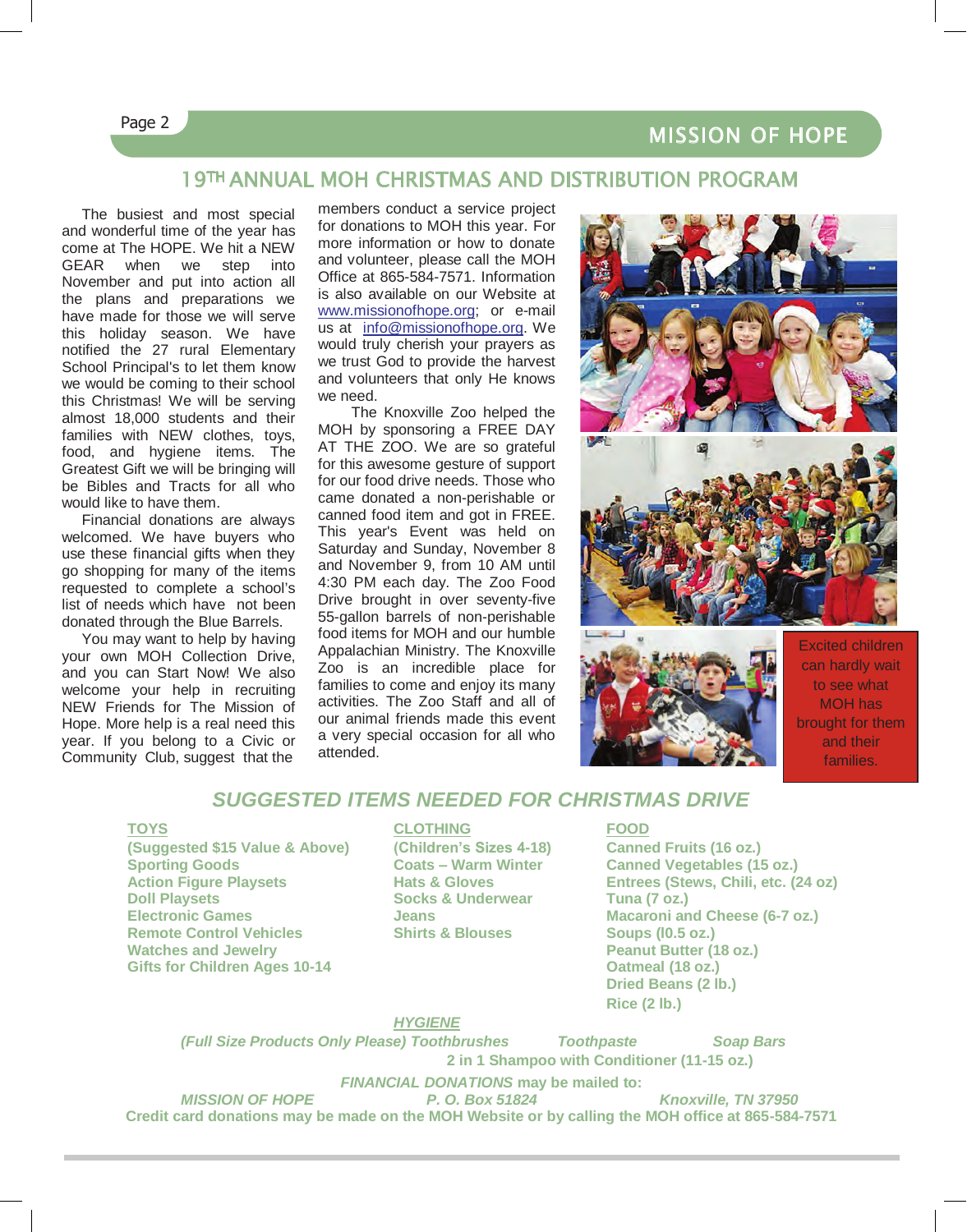November, 2014



Season's Greetings…Dear Mission of Hope Friends:

WOW…WHAT AN AMAZING TIME OF THE YEAR IT IS ONCE AGAIN…HERE AT THE HOPE!

The Mission of Hope is an Appalachian Relief Ministry serving Elementary Schools with extremely high free-lunch percentages and Mountain Ministry Centers throughout rural distressed Appalachian Communities. Since our beginning, we have been richly blessed by those who have deemed us worthy of their friendship and compassionate support. We trust and pray that we will have such support again this year. We strive to be faithful stewards, and our recent audit confirmed that last year we put a little over 91 cents of every dollar back into the ministry.

We minister in a variety of ways here at The HOPE. In fact, envision a tree with two roots and seven branches. The two roots we serve the rural poor through are: Elementary Schools and Mountain Ministry Centers. The seven branches are: Resource Distribution, Back-to-School Program, Christmas Program, Healthcare, Construction, Scholarship and Evangelism. It's been a wonderful approach in helping us serve the poorest of the poor and yet have accountability and a comfort in knowing we are doing our best to not be enablers.

We do something extremely special at Christmas by going into these rural schools and building a toy store in their gym. After piling the tables high with brand new toys and covering them with black plastic; we then count down from 10, pull off the plastic and experience gleeful joy as we hear the yells and watch the smiles of all the Children as they prepare to shop with our dear Mission of Hope Volunteers. We also get the names of the neediest Children and their Families from the Principals, and do wonderful clothing and food box orders for them; which we give out privately in the Principal's office. We hear over and over that for many which we are so privileged to serve, this may be their only Christmas gifts.

As we approach winter and colder temperatures, there is tremendous anxiety in the rural distressed communities that we serve. Imagine for a moment what a Mother must be feeling and worrying about as she prepares for the onset of another harsh winter with no adequate heating and very little food in the home. A new Christmas toy for her children is perhaps the furthest thing on her mind, and that in itself breaks her heart. But that's where The HOPE serves best…when there's only hopelessness abounding.

This Christmas we will be serving 18,000 Children & Their Families. It's a huge task but one we feel privileged to take on. Every year God has touched the hearts of those who have helped donate the Harvest of all that we need to complete our Christmas Programs, and we trust and pray He will again this year. Having been blessed to share the Gospel and give out brand new Bibles and Tracts to thousands who desperately need to hear God's Word is a privilege we cherish, and we will be doing that again this year. This in fact will be the Greatest Gift we give.

May I humbly encourage you to join us on a "Journey of Faith" as to whether God will provide for you to financially support our ministry. We have to purchase a lot of the items that we give out at Christmas; and as such would welcome a monetary gift to help replenish our treasury. Please hear my heart and know that we cherish your friendship and are immensely grateful that you might deem us worthy. **For additional information or to make a donation please contact the Mission of Hope office at 865-584-7571. Or you may mail your donation to Mission of Hope at P.O. Box 51824; Knoxville, TN 37950. Or you may also give online at www.missionofhope.org.** Thanks for your friendship and for helping us extend The HOPE.

**Sincerest Appreciation; Emmette Thompson – Executive Director**